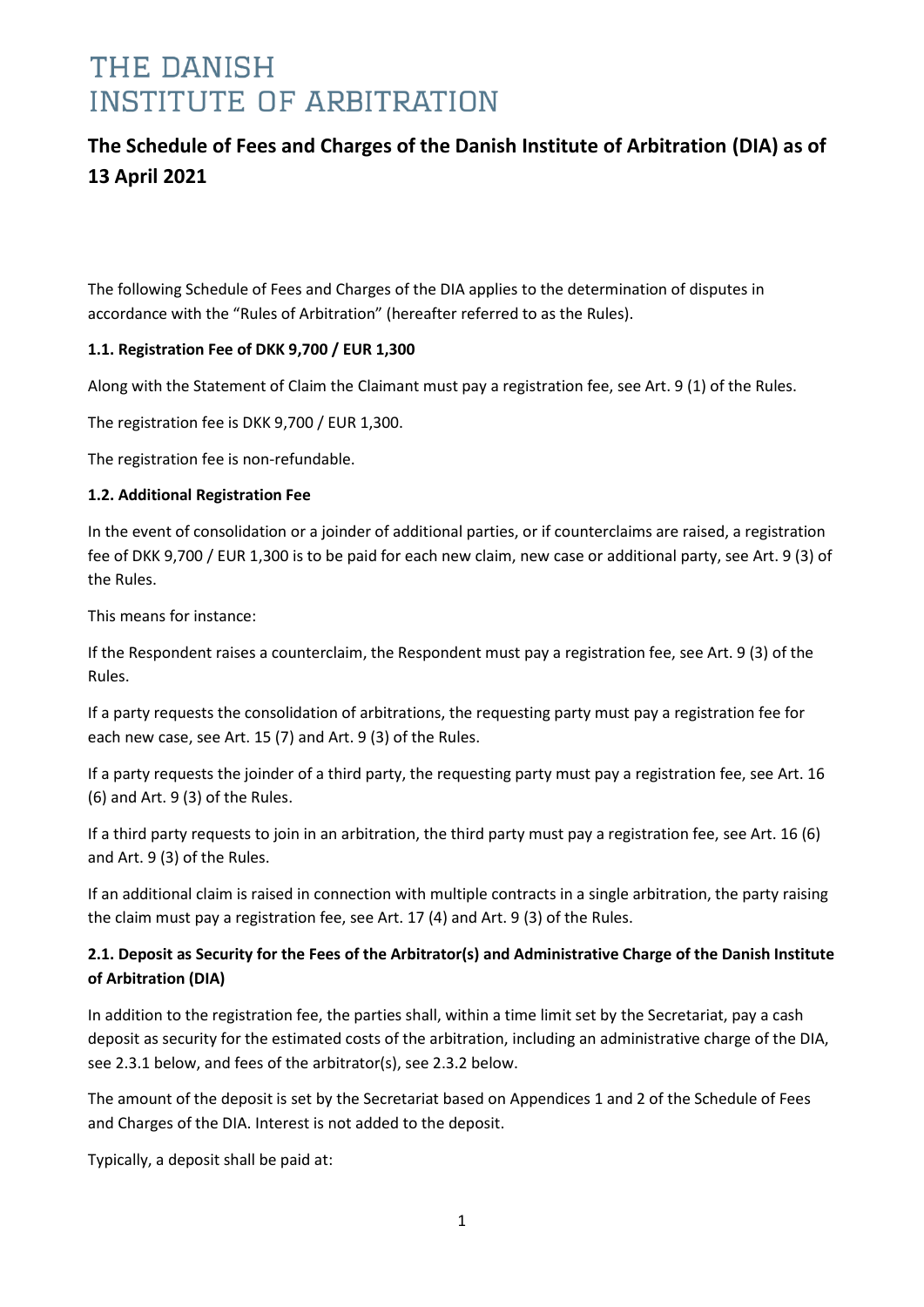- the commencement of the arbitration, see Art. 10 of the Rules
- submission of counterclaim(s), see Art. 10 (5) of the Rules
- consolidation or joinder of additional parties, see Art. 12 (1) and Appendix 2, Art. 2 of the Rules.

#### **2.2. Adjustment to the Deposit**

The Secretariat can, according to Art. 12 (1) of the Rules, adjust the deposit and decide that an additional deposit is to be paid before the case proceeds. Adjustment of the deposit can occur for instance if:

- the raised claims are modified
- the case is more difficult or more complex than originally anticipated
- cases or claims are consolidated.

#### **2.3. Administrative Charge and the Fees of the Arbitrator(s)**

The administrative charge of the DIA and the fees of the arbitrator(s) are set in accordance with Appendices 1 and 2 of the Schedule of Fees and Charges of the DIA.

By means of the calculator at<https://voldgiftsinstituttet.dk/en/costs/> one can obtain a prompt overview of the administrative charge and the amount of the fees of the arbitrator(s).

The calculation of the administrative charge and the fees of the arbitrator(s) depend on the economic value of the case, which is set in accordance with the guidelines at Appendix 2, Art. 2 of the Rules, which is formulated as follows:

#### **Article 2**

The fees and the administrative charge in the Schedule of Fees and Charges of the DIA, mentioned in Art. 1, are based on the economic value of the case, which is determined according to the following principles:

(a) The amount in dispute is calculated as the aggregate economic value of all claims. If secondary or alternative claims have been made in respect of a certain issue, the economic value shall be based on the claim with the highest economic value.

(b) If arbitrations are consolidated or a claim is added, the amount in dispute shall be calculated as the sum of the economic value of all arbitrations and claims.

(c) Interest claims shall not be taken into account for the calculation of the economic value of the case. However, if the interest claim or claims exceed the amount of the principal claim(s) then the amount in dispute shall be set at the value of the interest claim(s) instead of the value of the principal claim(s).

(d) Amounts in currencies other than Danish Kroner (DKK) or euro shall be converted to DKK by using the average exchange rate used by Danmarks Nationalbank which applies at the time of the submission of the claim(s).

(e) If the economic value of the case cannot be determined on the basis of the claim(s), or if the determination otherwise gives rise to doubt, the value shall be set at the discretion of the Chair's Committee after consultation of the parties and the Arbitral Tribunal.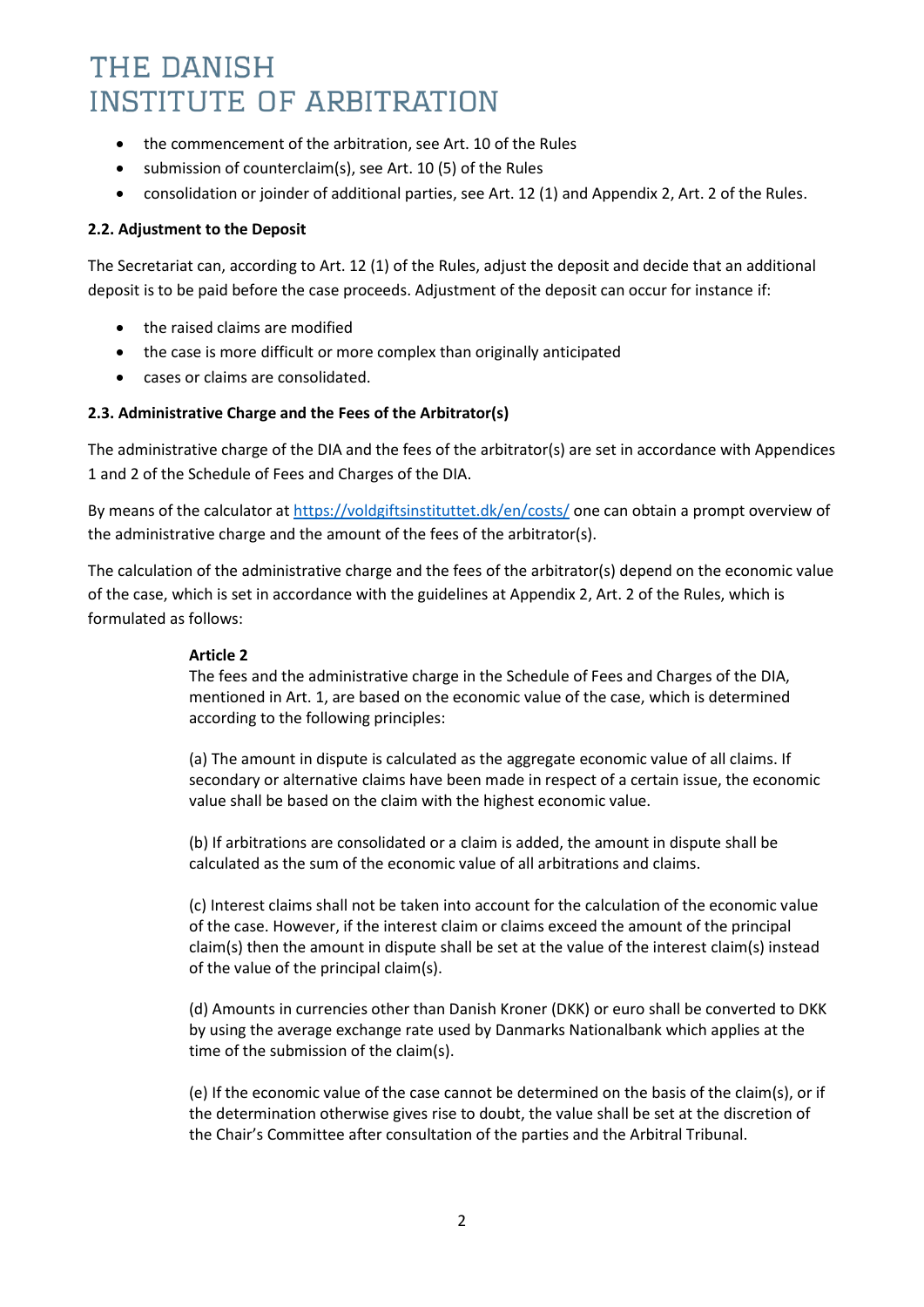#### **2.3.1. Further Provisions regarding the Administrative Charge of the DIA**

The administrative charge of the DIA is set in accordance with the rates in Appendix 1 of the Schedule of Fees and Charges of the DIA.

However, the Chair's Committee of the DIA may set the administrative charge at a lower or higher amount than what is stated in the Schedule of Fees and Charges of the DIA, if the scope of work or other exceptional circumstances justify it, see Appendix 2, Art. 3 (1) of the Rules.

If the arbitration ends before the rendering of a final award on the merits of the case, for instance because a settlement has been reached or the arbitration is terminated with an award on the formalities of the case, the Chair's Committee shall set a reasonable administrative charge, taking into account the scope of work and other circumstances, see Appendix 2, Art. 3 (2) of the Rules.

If the case ends immediately prior to the final oral hearing on the merits of the case, the administrative charge shall be the full amount as set out in accordance with the Schedule of Fees and Charges of the DIA, unless the Chair's Committee decides otherwise, see Appendix 2, Art. 3 (2) of the Rules.

#### **2.3.2. Further Provisions regarding the Fees of the Arbitrator(s)**

The fees of the arbitrator(s) are set in accordance with the rates in Appendix 2 of the Schedule of Fees and Charges of the DIA. However, the Chair's Committee may set the fees of the arbitrator(s) at a lower or higher amount than what is stated in the Schedule of Fees and Charges of the DIA, if the scope of work or other exceptional circumstances justify it, see Appendix 2, Art. 4 (3) of the Rules.

The Chair's Committee sets the final fees for the arbitrator(s) based on a reasoned written proposal, made by the President of the Arbitral Tribunal after consultation of the other arbitrators, or by the Sole Arbitrator respectively, and which shall state the amount of the total fees.

In the event that the Arbitral Tribunal consists of a panel of three arbitrators, the fees of the co-arbitrators are, as a starting point, set at 75% of the fee of the President of the Arbitral Tribunal, which are calculated according to Appendix 2 of the Schedule of Fees and Charges of the DIA. The Arbitral Tribunal's proposal may nevertheless contain a different allocation between the arbitrators of the total fees of the Arbitral Tribunal see Appendix 2, Art. 4 (1) of the Rules.

When the Chair's Committee sets the fees, it shall take into account whether the Arbitral Tribunal has ensured that the deposit paid was sufficient on an ongoing basis, the diligence of the arbitrators, whether the arbitrator(s) managed the arbitration within a reasonable time and in an efficient and cost-conscious manner, including whether the time limit mentioned in Art. 39 (1) of the Rules has been complied with, the amount in dispute, the time spent, the complexity of the dispute and other circumstances, see Appendix 2, Art. 4 (2) of the Rules.

If the confirmation of an arbitrator is revoked in accordance with Art. 21 and 22 of the Rules or an arbitrator is replaced for other reasons, the Chair's Committee shall set a reasonable fee for the arbitrator in question, see Appendix 2, Art. 4 (6) of the Rules.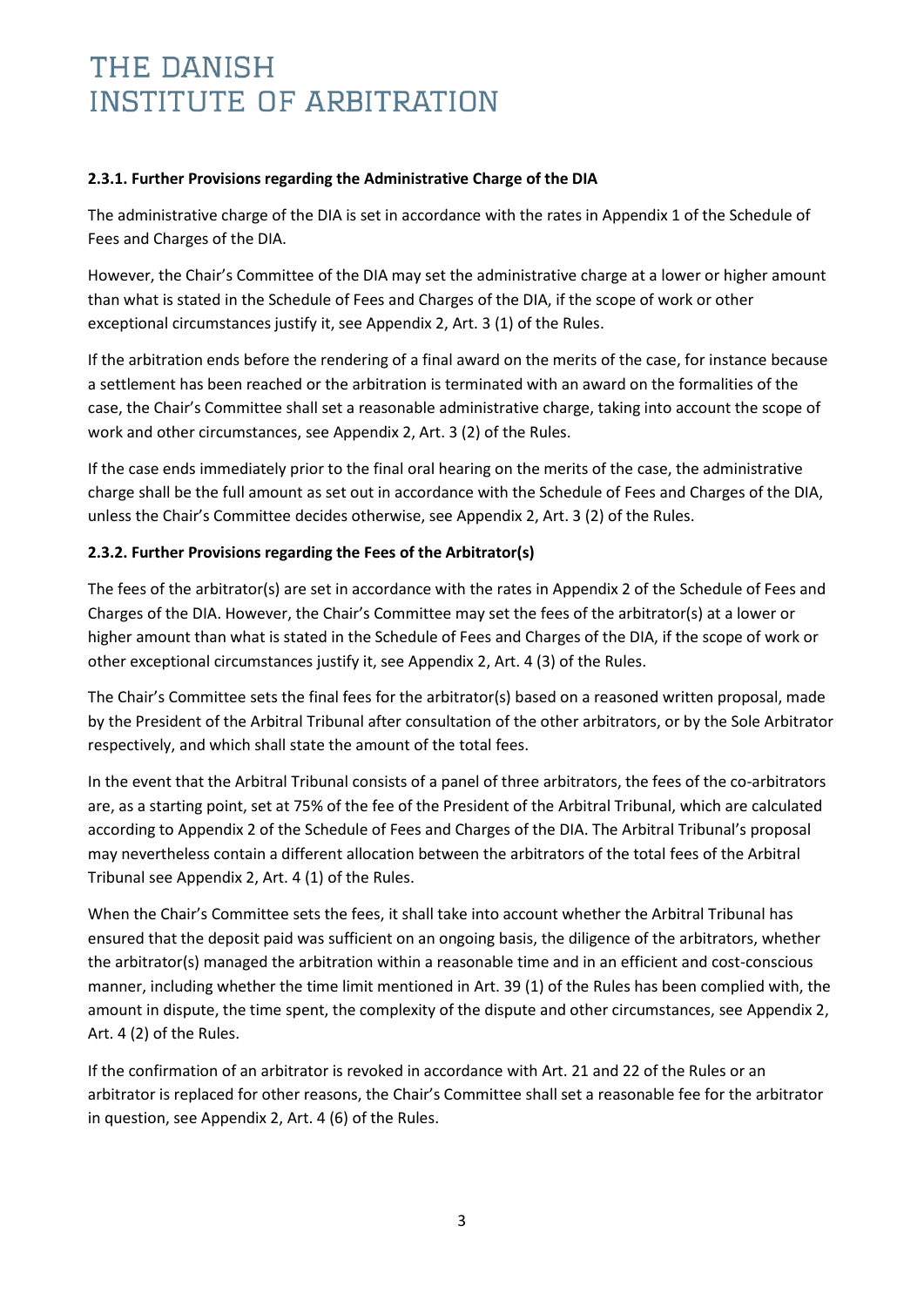The same shall apply in the event that an arbitration ends before the rendering of a final award on the merits of the case, for instance because a settlement has been reached or the arbitration is terminated with an award on the formalities of the case, see Appendix 2, Art. 4 (6) of the Rules.

#### **3. Fees at Expert Appointment**

If the Arbitral Tribunal or the parties jointly request the DIA to provide one or more candidates for appointment as expert(s), who shall report on issues to be determined by the Arbitral Tribunal, a fee of DKK 5,000 / EUR 675 shall be paid to the DIA for each candidate provided by the DIA, see Art. 35 (5) of the Rules.

If the DIA is requested to charge and administer the deposit as security to cover the costs that are expected in connection with the work of the expert , a fee of DKK 3,000 / EUR 400 shall be paid to the DIA. This also applies if the DIA has not proposed the expert(s), but if for instance the parties jointly or a business organisation has, see Art. 35 (5) of the Rules. The fee is not to be paid if an expert has been proposed by the DIA and a separate fee has been paid for this as described above.

The fees paid to the DIA mentioned in this section shall be paid by the requesting party or parties, unless otherwise decided by the DIA.

### **4. Fees and Charges in Cases regarding Taking of Evidence before an Interim Arbitrator, see Appendix 3 of the Rules**

In cases that are conducted in accordance with Appendix 3 of the Rules, the party requesting the appointment of an interim arbitrator shall pay a cash deposit as security for the estimated costs of the interim arbitrator proceedings, see Appendix 3, Art. 8 (1) of the Rules.

The Secretariat sets the amount of the deposit and may adjust the amount at any time, see Appendix 3, Art. 8 (2) of the Rules.

The amount stands, among other things, as security for payment of the fee of the interim arbitrator and the administrative charge of the DIA, which amounts to one third of the fee of the interim arbitrator, unless the Chair's Committee decides otherwise, see Appendix 3, Art. 8 (3) of the Rules.

If the interim arbitrator or the parties jointly request the DIA to provide one or more candidates for appointment as expert(s), who shall report on specific issues, a fee of DKK 5,000 / EUR 675 shall be paid to the DIA for each candidate provided by the DIA, see Appendix 3, Art. 9 (2) (4) of the Rules.

If the DIA is requested to assist regarding charging and administering the deposit as security to cover the costs that are expected in connection with the work of the expert in the interim arbitrator proceedings, a fee of DKK 3,000 / EUR 400 shall be paid to the DIA. This also applies if the DIA has not proposed the expert(s), but if for instance the parties jointly or a business organisation has, see Appendix 3, Art. 9 (3) (4) of the Rules. The fee is not to be paid if an expert has been proposed by the DIA and a separate fee has been paid for this as described above.

The fees paid to the DIA mentioned in this section shall be paid by the requesting party or parties, unless otherwise decided by the DIA.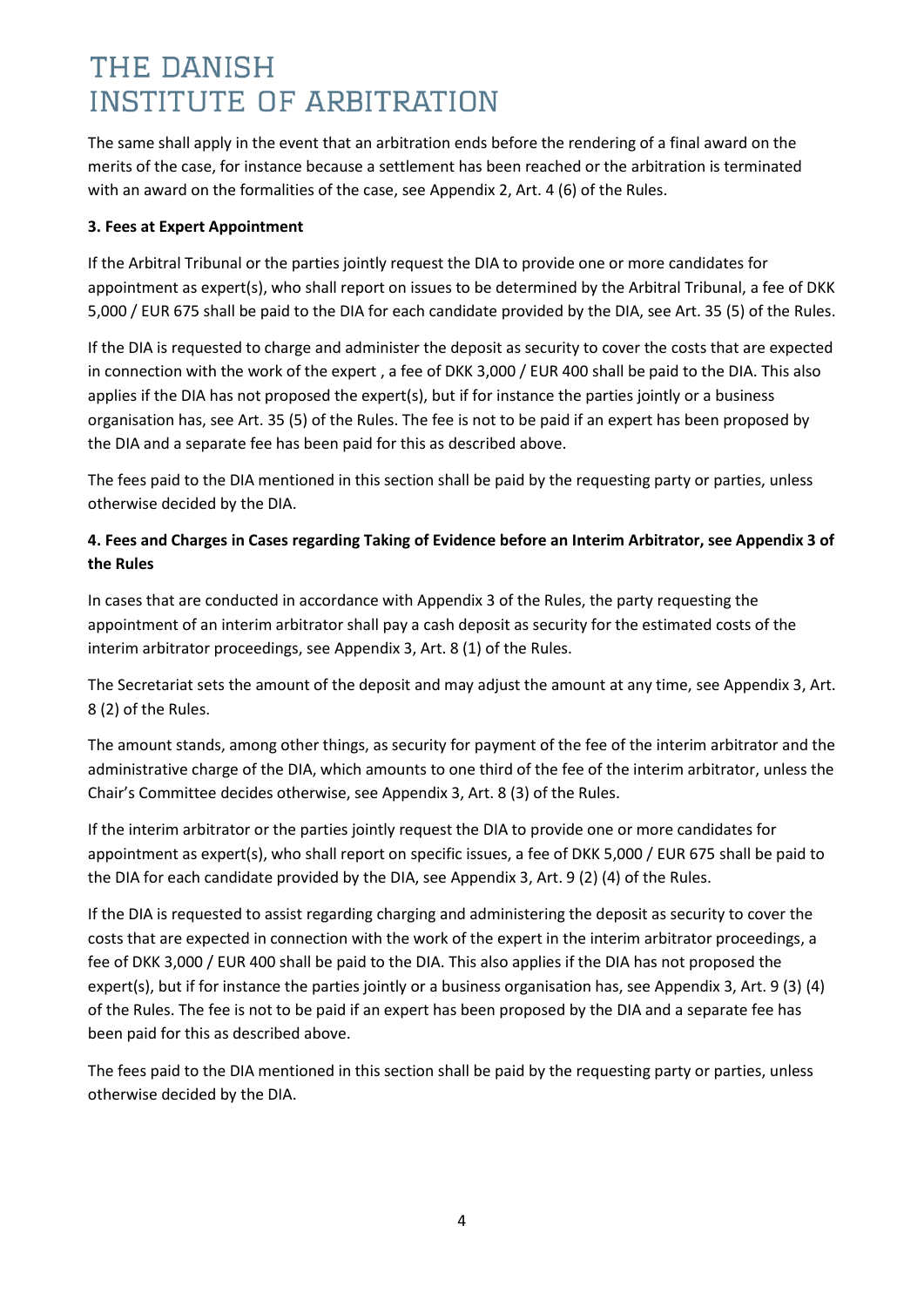### **5. Fees and Charges for Cases regarding Interim Measures before an Emergency Arbitrator, see Appendix 4 of the Rules**

In cases that are conducted in accordance with Appendix 4 of the Rules, the party requesting the appointment of an emergency arbitrator shall pay a cash deposit as security for the estimated costs of the emergency arbitrator proceedings, see Appendix 4, Art. 10 (1) of the Rules.

The Secretariat sets the amount of the deposit and may adjust the amount at any time, see Appendix 4, Art. 10 (2) of the Rules.

The amount stands, among other things, as security for payment of the fee of the emergency arbitrator and the administrative charge of the DIA, which amounts to one third of the fee of the emergency arbitrator, unless the Chair's Committee decides otherwise, see Appendix 4, Art. 10 (3) of the Rules.

#### **6. Other Provisions and Banking Details**

The fees and charges do not include costs for any room hire or catering. Arbitrators' expenses for transportation, meals and lodging, etc. may also arise.

In the event that meetings, including oral hearings, are held on the DIA's premises, one can read further regarding the DIA's rates for hiring meeting rooms, etc. on the DIA's website: <https://voldgiftsinstituttet.dk/en/costs/rent-of-premises/>

The deposit paid by a party, in accordance with the mentioned provisions of this Schedule of Fees and Charges of the DIA, does not cover the legal costs of other parties.

Registration fees are paid to the DIA using the following banking details:

Danske Bank Holmens Kanal 2-12 DK-1092 København K

DKK: reg.nr. 4183 konto nr. 4180503080 BIC – SWIFT: DABADKKK DKK IBAN: DK4330004180503080

EUR: reg.nr. 4183 konto nr. 4180727620 BIC – SWIFT: DABADKKK EUR IBAN: DK6030004180727620

Further information shall be sent to the parties in individual cases regarding how the required deposit is to be paid.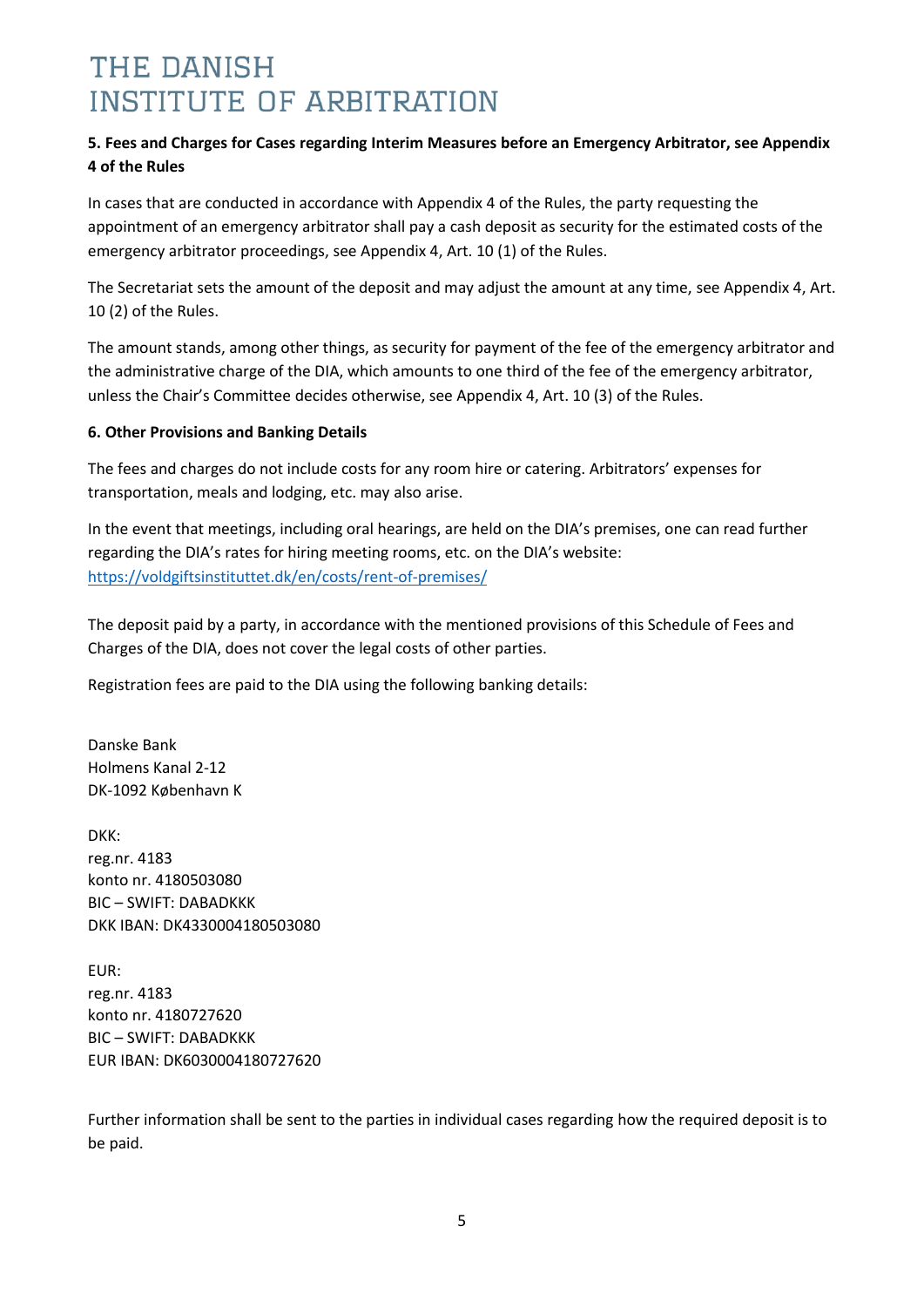#### **7. Entry into Force**

The Schedule of Fees and Charges of the DIA shall enter into force as of 13 April 2021 and shall apply to the handling of arbitrations commenced on 13 April 2021 or thereafter.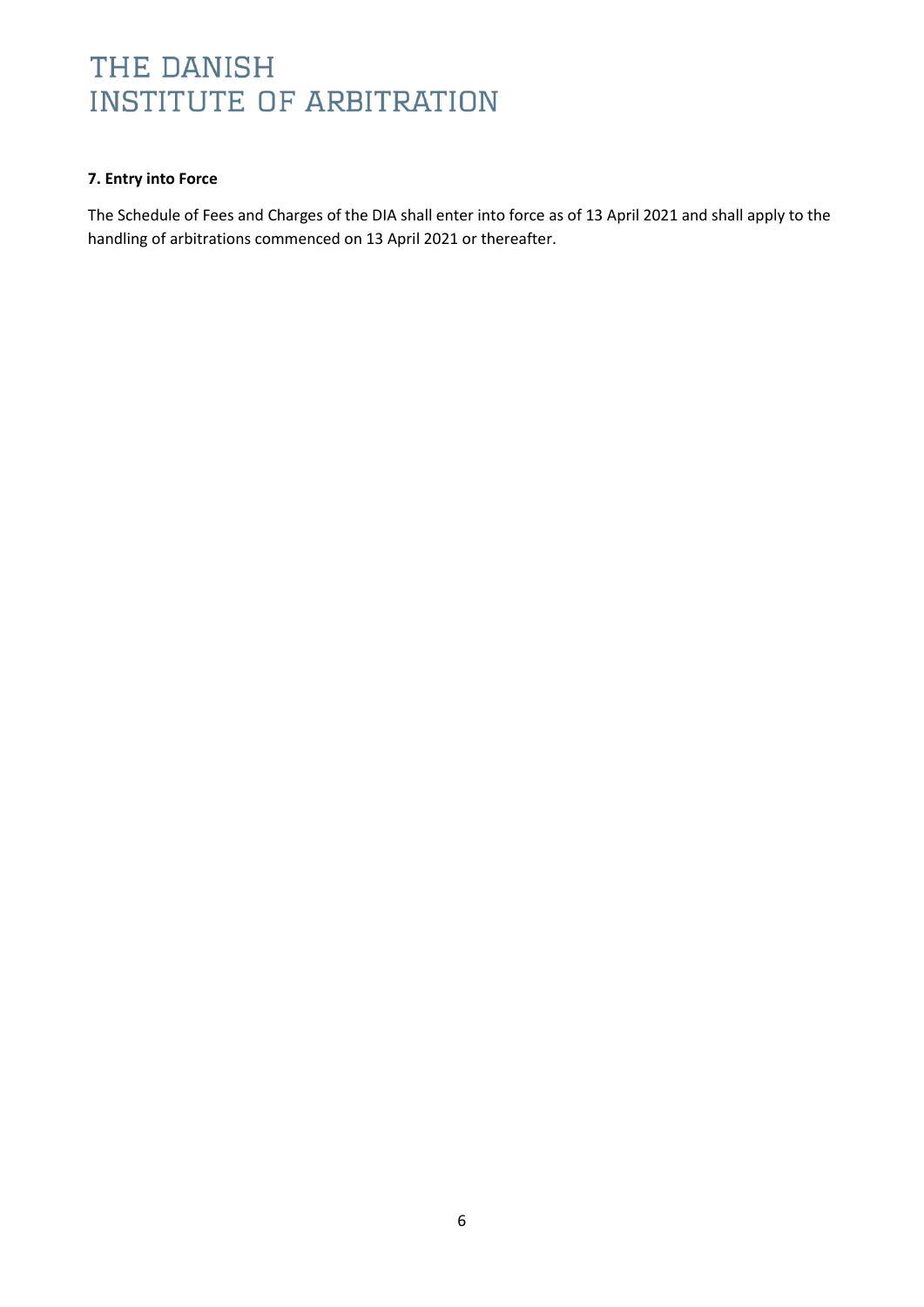### **Appendix 1 Administrative Charge**

| <b>Amount in Dispute</b> |                 | <b>Administrative Charge</b>                             |                             |  |  |
|--------------------------|-----------------|----------------------------------------------------------|-----------------------------|--|--|
|                          |                 |                                                          |                             |  |  |
| <b>DKK</b>               | <b>EUR</b>      | <b>DKK</b>                                               | <b>EUR</b>                  |  |  |
| Up to 185,000            | Up to 25,000    | 7,500                                                    | 1,300                       |  |  |
| From 185,001             | From 25,001     | 7,700 + 4.6299% of the                                   | 1,040 + 4.6299% of the      |  |  |
| to 370,000               | to 50,000       | amount above DKK 185,000                                 | amount above EUR 25,000     |  |  |
|                          |                 |                                                          |                             |  |  |
| From 370,001             | From 50,001     | 19,500 + 2.6331% of the                                  | 2,600 + 2.6331% of the      |  |  |
| to 740,000               | to 100,000      | amount above DKK 370,000                                 | amount above EUR 50,000     |  |  |
|                          |                 |                                                          |                             |  |  |
| From 740,001             | From 100,001    | 28,600 + 1.3% of the                                     | $3,900 + 1.3%$ of the       |  |  |
| to 3,700,000             | to 500,000      | amount above DKK 740,000                                 | amount above EUR 100,000    |  |  |
|                          |                 |                                                          |                             |  |  |
| From 3,700,001           | From 500,001    | 59,400 + 0.9% of the                                     | 7,840 + 0.9% of the         |  |  |
| to 7,400,000             | to 1,000,000    | amount above DKK 3,700,000                               | amount above EUR 500,000    |  |  |
|                          |                 |                                                          |                             |  |  |
| From 7,400,001           | From 1,000,001  | 102,900 + 0.3875% of the                                 | 13,905 + 0.3875% of the     |  |  |
| to 14,800,000            | to 2,000,000    | amount above DKK 7,400,000                               | amount above EUR 1,000,000  |  |  |
|                          |                 |                                                          |                             |  |  |
| From 14,800,001          | From 2,000,001  | 150,000 + 0.15% of the                                   | 20,440 + 0,15% of the       |  |  |
| to 37,000,000            | to 5,000,000    | amount above DKK 14,800,000                              | amount above EUR 2,000,000  |  |  |
|                          |                 |                                                          |                             |  |  |
| From 37,000,001          | From 5,000,001  | 227,800 + 0.11% of the                                   | 30,940 + 0.11% of the       |  |  |
| to 74,000,000            | to 10,000,000   | amount above DKK 37,000,000                              | amount above EUR 5,000,000  |  |  |
|                          |                 |                                                          |                             |  |  |
| From 74,000,001          | From 10,000,001 | 273,900 + 0.0375% of the                                 | 37,000 + 0.0375% of the     |  |  |
| to 370,000,000           | to 50,000,000   | amount above DKK 74,000,000                              |                             |  |  |
|                          |                 |                                                          | amount above EUR 10,000,000 |  |  |
|                          |                 |                                                          |                             |  |  |
| From 370,000,001         | From 50,000,001 | 390,400 + 0.019% of the                                  | 52,770 + 0.019% of the      |  |  |
| to 555,000,000           | to 75,000,000   | amount above DKK 370,000,000 amount above EUR 50,000,000 |                             |  |  |
|                          |                 |                                                          |                             |  |  |
| From 555,000,001         | From 75,000,001 | 427,500 + 0.0196% of the                                 | 57,950 + 0.0196% of the     |  |  |
|                          |                 | amount above DKK 555,000,000                             | amount above EUR 75,000,000 |  |  |
|                          |                 |                                                          |                             |  |  |
| Maximum                  | Maximum         | 740,000                                                  | 100,000                     |  |  |
|                          |                 |                                                          |                             |  |  |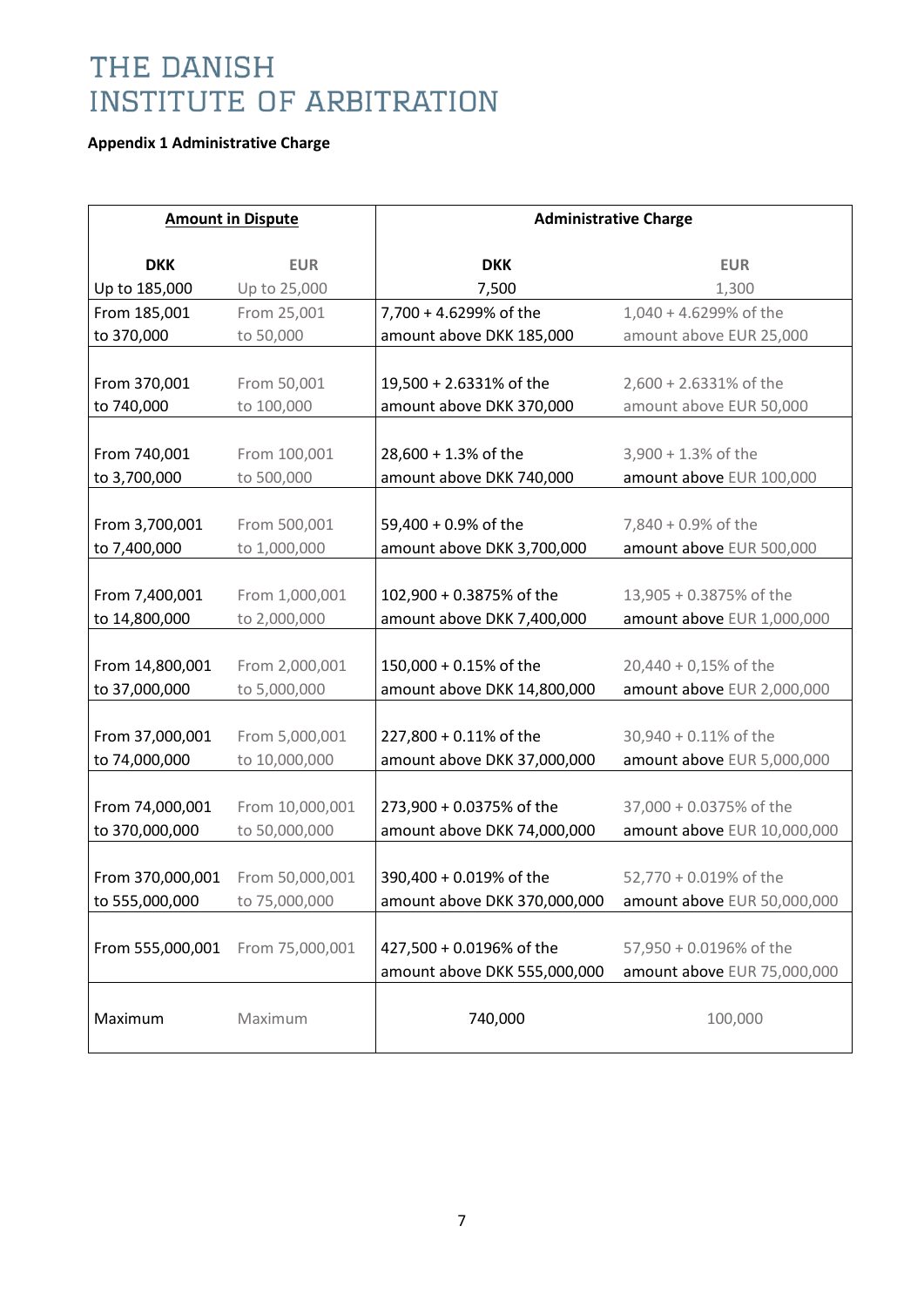#### **Appendix 2 Fee of the President of the Arbitral Tribunal/Sole Arbitrator**

The table below solely shows the basis for calculating the fee of the President of the Arbitral Tribunal/Sole Arbitrator. As stated above at 2.3.2 the fees of the co-arbitrators are, as a starting point, set at 75% of the fee of the President of the Arbitral Tribunal.

| <b>Amount in Dispute</b>               |                  |                        |                             |                        |                             |
|----------------------------------------|------------------|------------------------|-----------------------------|------------------------|-----------------------------|
|                                        |                  | <b>Minimum</b>         |                             | <b>Maximum</b>         |                             |
| <b>DKK</b><br>Up to                    | <b>EUR</b>       | <b>DKK</b>             | <b>EUR</b>                  | <b>DKK</b>             | <b>EUR</b>                  |
| 185,000                                | Up to 25,000     | 12,000                 | 1,625                       | 18,000                 | 2,400                       |
|                                        |                  |                        |                             |                        |                             |
| From 185,001 From 25,001               |                  | 18,750                 | 2,550                       | 25,000                 | 3,375                       |
| to 370,000                             | to 50,000        |                        |                             |                        |                             |
|                                        |                  |                        |                             |                        |                             |
| From 370,001 From 50,001<br>to 740,000 | to 100,000       | 25,500                 | 3,450                       | 32,000                 | 4,350                       |
|                                        |                  |                        |                             |                        |                             |
|                                        | From             | 32,000 + 2.75% of      | $4,325 + 2.75%$             | 75,000 + 1.75% of      | $10,135 + 1.75%$            |
| From 740,001                           | 100,001          | the amount             | of the amount               | the amount             | of the amount               |
|                                        |                  | above DKK              | above EUR                   | above DKK              | above EUR                   |
| to 3,700,000                           | to 500,000       | 2,200,000              | 297,300                     | 2,200,000              | 297,300                     |
| From                                   | From             | 85,500 + 1% of the     | $11,555 + 1\%$ of           | 168,500 + 0.5% of      | $22,770 + 0.5%$             |
| 3,700,001                              | 500,001          | amount                 | the amount                  | the amount             | of the amount               |
|                                        |                  | above DKK              | above EUR                   | above DKK              | above EUR                   |
| to 7,400,000                           | to 1,000,000     | 5,300,000              | 716,215                     | 5,300,000              | 716,215                     |
|                                        |                  |                        |                             |                        |                             |
|                                        |                  |                        | $14,875+$                   |                        |                             |
| From                                   | From             | 110,000 + 0.625% of    | 0.625% of the               | 315,000 + 2.5% of      | $42,300 + 2.5%$             |
| 7,400,001                              | 1,000,001        | the amount             | amount                      | the amount             | of the amount               |
| to 14,800,000 to 2,000,000             |                  | above DKK<br>7,400,000 | above EUR<br>1,000,000      | above DKK<br>7,400,000 | above EUR<br>1,000,000      |
|                                        |                  |                        |                             |                        |                             |
| From                                   | From             | 152,500 + 0.25% of     | $20,600 + 0.25%$            | 485,000 + 1.25%        | $65,545 + 1.25%$            |
| 14,800,001                             | 2,000,001        | the amount             | of the amount               | of the amount          | of the amount               |
|                                        |                  | above DKK              | above EUR                   | above DKK              | above EUR                   |
| to 37,000,000 to 5,000,000             |                  | 14,800,000             | 2,000,000                   | 14,800,000             | 2,000,000                   |
|                                        |                  |                        |                             |                        |                             |
| From                                   | From             | 214,000 + 0.125% of    | $28,925 +$<br>0.125% of the | 781,500 + 0.65%        | $105,600 +$<br>0.65% of the |
| 37,000,001                             | 5,000,001        | the amount             | amount                      | of the amount          | amount                      |
|                                        | to               | above DKK              | above EUR                   | above DKK              | above EUR                   |
| to 74,000,000                          | 10,000,000       | 37,000,000             | 5,000,000                   | 37,000,000             | 5,000,000                   |
|                                        |                  |                        |                             |                        |                             |
|                                        |                  |                        | $34,750 +$                  | $1,005,000 +$          |                             |
| From                                   | From             | 257,000 + 0.0375%      | 0.0375% of the              | 0.125% of the          | $135,900 +$                 |
| 74,000,001                             | 10,000,001       | of the amount          | amount                      | amount                 | 0.125% of the               |
|                                        |                  | above DKK              | above EUR                   | above DKK              | amount above<br><b>EUR</b>  |
| to<br>370,000,000                      | to<br>50,000,000 | 74,000,000             | 10,000,000                  | 74,000,000             | 10,000,000                  |
|                                        |                  |                        |                             |                        |                             |